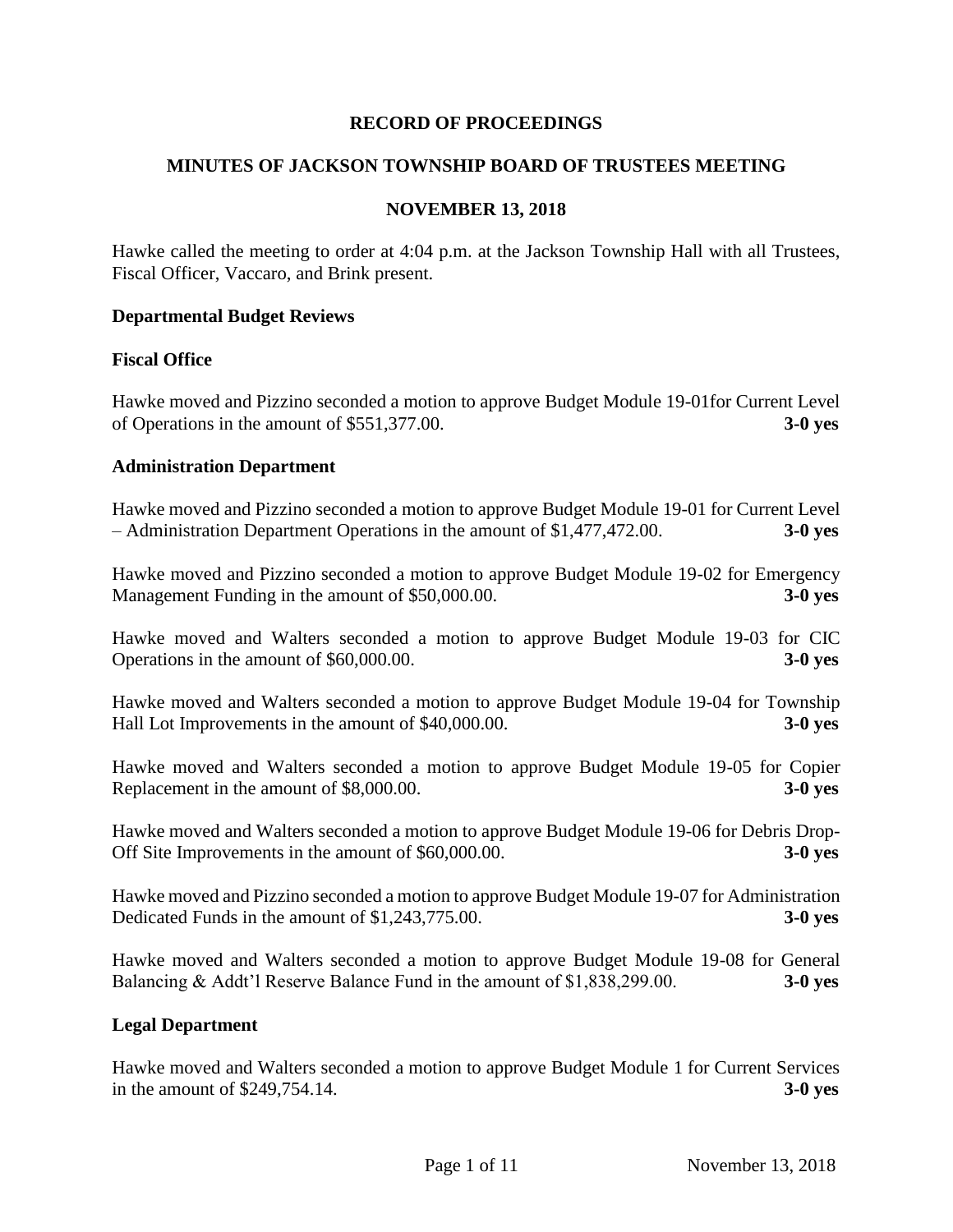## **Public Works – Central Maintenance**

Hawke moved and Walters seconded a motion to approve Budget Module 19-01 for Current Service Level – Operations in the amount of \$684,399.00. **3-0 yes**

Hawke moved and Pizzino seconded a motion to approve Budget Module 19-02 for Pickup Truck and Plow in the amount of \$37,511.00. **3-0 yes**

## **Public Works – Park & Recreation Division**

Hawke moved and Pizzino seconded a motion to approve Budget Module 19-1 for Current Service in the amount of \$1,632,321.00. **3-0 yes**

Hawke moved and Pizzino seconded a motion to approve Budget Module 19-2 for Current Service – Programs in the amount of \$74,600.00. **3-0 yes**

Hawke moved and Walters seconded a motion to approve Budget Module 19-3 for Playground in the amount of \$218,023.00. **3-0 yes**

Hawke moved and Pizzino seconded a motion to approve Budget Module 19-4 for Reserve Transfer to 440.490 in the amount of \$25,000.00. **3-0 yes**

Hawke moved and Pizzino seconded a motion to approve Budget Module 19-5 for Community Celebration in the amount of \$50,000.00. **3-0 yes**

Hawke moved and Walters seconded a motion to approve Budget Module 19-6 for Ice Rink in the amount of \$8,000.00. **3-0 yes**

Hawke moved and Walters seconded a motion to approve Budget Module 19-7 for Hot Water Tank in the amount of \$3,000.00. **3-0 yes**

Hawke moved and Pizzino seconded a motion to approve Budget Module 19-8 for ADA water fountains / with Bottle filters in the amount of \$25,000.00. **3-0 yes**

Hawke moved and Walters seconded a motion to approve Budget Module 19-9 for Accumulated Benefits in the amount of \$219,016.00. **3-0 yes**

Hawke moved and Walters seconded a motion to approve Budget Module 19-10 for Capital Projects in the amount of \$254,980.00. **3-0 yes**

Hawke moved and Walters seconded a motion to approve Budget Module 19-11 for Reserve Balance in the amount of \$322,282.00. **3-0 yes**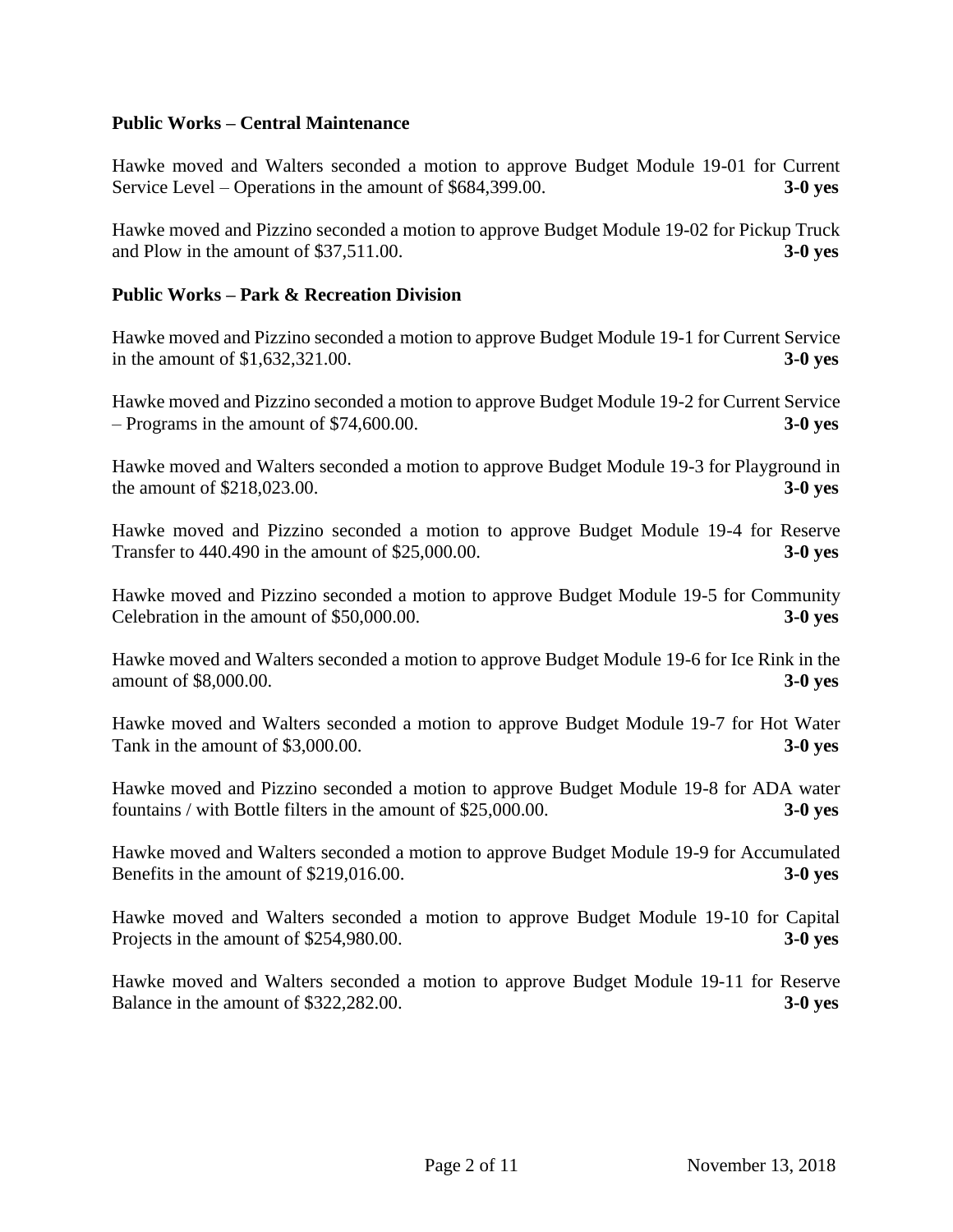# **Police Department**

Hawke moved and Pizzino seconded a motion to approve Budget Module 2019-01 for Operations Section in the amount of \$4,551,751.00. **3-0 yes**

Hawke moved and Walters seconded a motion to approve Budget Module 2019-02 for Patrol Division in the amount of \$3,791,348.00. **3-0 yes**

Hawke moved and Walters seconded a motion to approve Budget Module 2019-03 for Detective Bureau in the amount of \$514,378.00. **3-0 yes**

Hawke moved and Walters seconded a motion to approve Budget Module 2019-04 for the School Safety Officers in the amount of \$252,972.00. **3-0 yes**

Hawke moved and Walters seconded a motion to approve Budget Module 2019-05 for FBI Task Force in the amount of \$127,093.00. **3-0 yes**

Hawke moved and Walters seconded a motion to approve Budget Module 2019-06 for SWAT Team – Canton in the amount of \$52,071.00. **3-0 yes**

Hawke moved and Walters seconded a motion to approve Budget Module 2019-07 for K-9 Unit in the amount of \$27,227.00. **3-0 yes**

Hawke moved and Walters seconded a motion to approve Budget Module 2019-08 for Add-On Patrol Division in the amount of \$180,059.00. **3-0 yes**

Hawke moved and Walters seconded a motion to approve Budget Module 2019-09 for Metro Narcotics Detective Add-On in the amount of \$112,276.00. **3-0 yes**

Hawke moved and Walters seconded a motion to approve Budget Module 2019-10 for Add-On Detective Bureau in the amount of \$100,276.00. **3-0 yes**

Hawke moved and Walters seconded a motion to approve Budget Module 2019-11 for Law Enforcement Trust Fund in the amount of \$35,000.00 **3-0 yes**

Hawke moved and Pizzino seconded a motion to approve Budget Module 2019-12 for Law Enforcement Trust Fund Add-On Vehicle in the amount of \$35,000.00. **3-0 yes**

Hawke moved and Walters seconded a motion to approve Budget Module 2019-13 for OVI Enforcement Fund in the amount of \$0.00. **3-0 yes**

Hawke moved and Walters seconded a motion to approve Budget Module 2019-14 for Equitable Sharing Fund in the amount of \$37,000.00. **3-0 yes**

Hawke moved and Pizzino seconded a motion to approve Budget Module 2019-15 for Continued Professional Training Fund in the amount of \$10,000.00. **3-0 yes**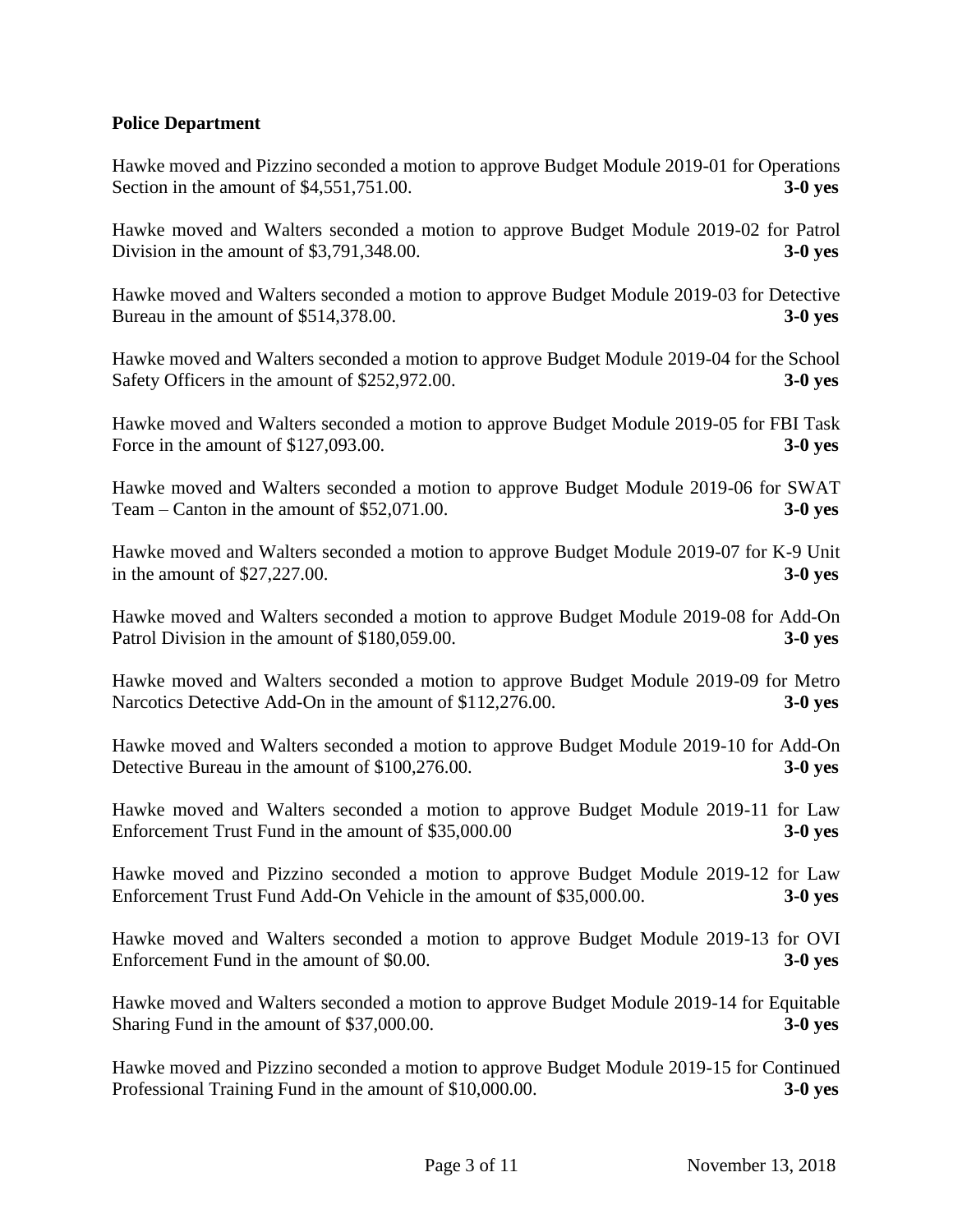Hawke moved and Walters seconded a motion to approve Budget Module 2019-16 for Police Accumulated Benefits Fund in the amount of \$200,000.00. **3-0 yes** 

Hawke moved and Walters seconded a motion to approve Budget Module 2019-17 for Police Capital Projects in the amount of \$200,000.00. **3-0 yes**

Hawke moved and Walters seconded a motion to approve Budget Module 2019-18 for Police Capital Add-On – Body Cameras & Dash Camera's in the amount of \$180,000.00. **3-0 yes**

Hawke moved and Walters seconded a motion to approve Budget Module 2019-19 for Police Levy Balancing & Add'l Reserve Balancing Fund in the amount of \$0.00. **3-0 yes**

# **Zoning Department**

Hawke moved and Walters seconded a motion to approve Budget Module 2019-1 for Zoning Operations in the amount of \$285,035.00. **3-0 yes**

Hawke moved and Walters seconded a motion to go into Executive Session for Police Department Personnel (Appointment/Employment/Compensation) – Interview Part-time Police Patrol Officer Candidate. **3-0 yes**

Hawke moved and Walters seconded a motion to go into Executive Session to consider the sale of property the premature disclosure of information would give an unfair competitive or bargaining advantage to a person whose personal, private interest is adverse to the general public interest.

**3-0 yes**

Upon return from Executive Session at 5:21 p.m., Hawke called the General Session to order with all department heads present. He requested that all cell phones be turned off at this time.

The Pledge of Allegiance was recited.

**Public Speaks** – None

### **Police Department**

# **RESOLUTION 18-206, ATTACHED**

### **APPOINTMENT OF POLICE DEPARTMENT PART-TIME POLICE OFFICER**

Hawke moved and Walters seconded a motion whereas, Resolution No. 18-194 is incorporated herein, and Jacob T. McGrath has successfully completed the background check, negative drug screen, and other testing requirements.

Be it resolved that, pursuant to ORC Section 505.49 and 509.01, Jacob T. McGrath is hereby employed and appointed as a Part-time Patrol Officer and Township Constable for the Jackson Township Police District, Stark County, Ohio, effective November 13, 2018 at 2200 hours at the Part-time Patrol Officer rate of \$20.0000 per hour. **3-0 yes**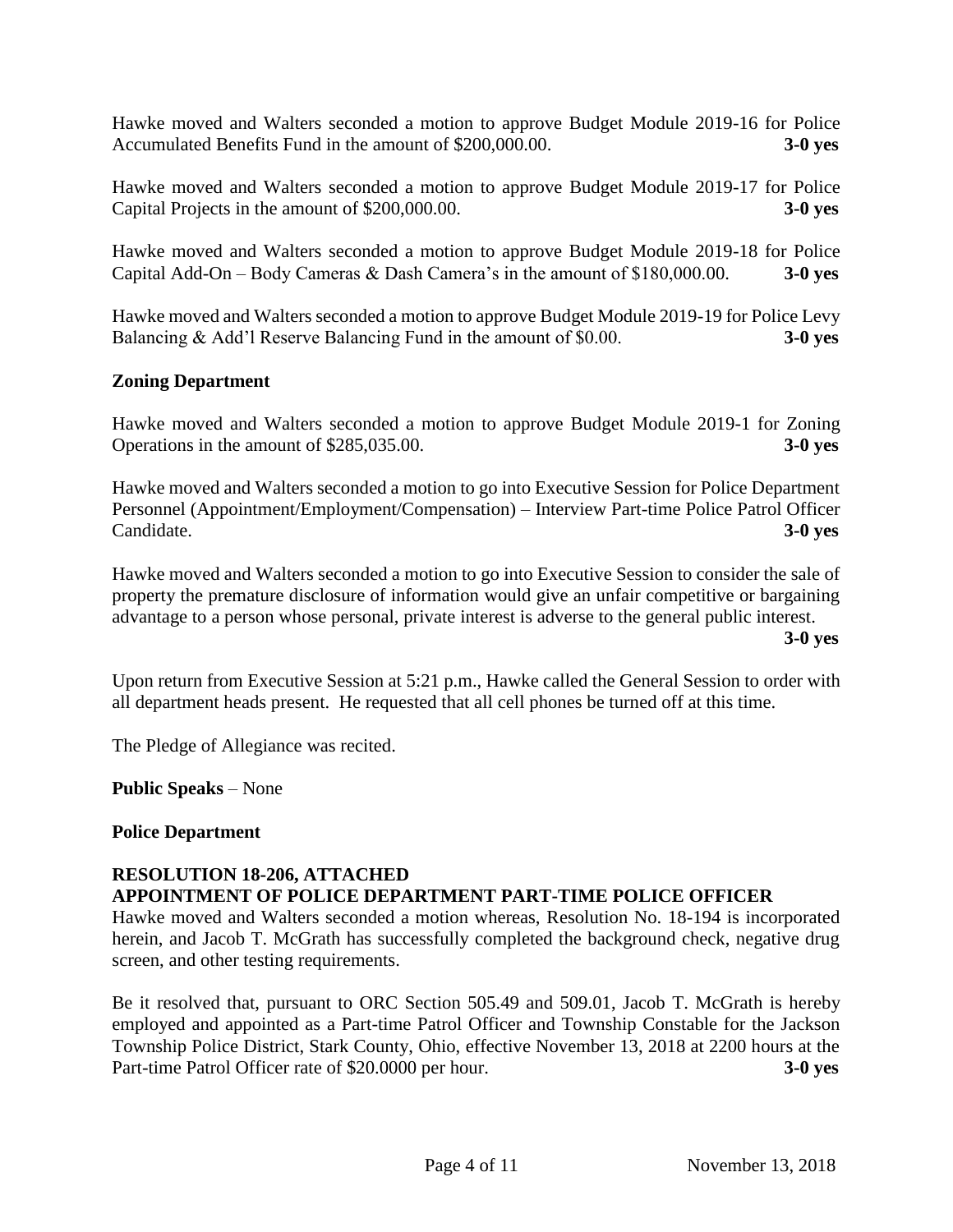## **RESOLUTION 18-207, ATTACHED APPOINTMENT OF POLICE DEPARTMENT PART-TIME POLICE OFFICER**

Hawke moved and Walters seconded a motion whereas, Resolution No. 18-193 is incorporated herein, and Nathaniel D. Tate has successfully completed the background check, negative drug screen, and other testing requirements.

Be it resolved that, pursuant to ORC Section 505.49 and 509.01, Nathaniel D. Tate is hereby employed and appointed as a Part-time Patrol Officer and Township Constable for the Jackson Township Police District, Stark County, Ohio, effective November 13, 2018 at 2201 hours at the Part-time Patrol Officer rate of \$20.0000 per hour. **3-0 yes**

Hawke issued the oaths of office. A brief recess was taken to allow time for pictures.

# **RESOLUTION 18-208, ATTACHED**

# **ACCEPTANCE OF OATH FOR POLICE DEPARTMENT PART-TIME POLICE OFFICER**

Hawke moved and Walters seconded a motion that we hereby accept the attached oath of office for Jacob T. McGrath, Part-time Patrol Officer and Township Constable for the Jackson Township Police District, Stark County, Ohio, effective November 13, 2018 at 2200 hours. **3-0 yes**

## **RESOLUTION 18-209, ATTACHED**

# **ACCEPTANCE OF OATH FOR POLICE DEPARTMENT PART-TIME POLICE OFFICER**

Hawke moved and Walters seconded a motion that we hereby accept the attached oath of office for Nathaniel D. Tate, Part-time Patrol Officer and Township Constable for the Jackson Township Police District, Stark County, Ohio, effective November 13, 2018 at 2201 hours. **3-0 yes**

# **RESOLUTION 18-210, ATTACHED**

# **POLICE DEPARTMENT PART-TIME POLICE OFFICER CONDITIONAL APPOINTMENT**

Hawke moved and Walters seconded a motion pursuant to ORC Section 505.49 and 509.01, we hereby appoint Jeffery A. Aynes, as a Part-Time Patrol Officer and Township Constable for the Jackson Township Police District, Stark County, Ohio, conditioned upon providing proof of Ohio Peace Officer Training Academy certification, successful completion of the background check, negative drug screen and any other testing requirements. **3-0 yes**

# **RESOLUTION 18-211, ATTACHED FULL TIME SECRETARY 2**

Hawke moved and Walters seconded a motion that we hereby authorize the hiring of Kristin M. Bachman for the full-time position of Secretary 2 in the Police Department, effective November 13, 2018 at 0900 hours, at the Secretary 2 Start Rate (\$17.3368 per hour) as set forth in the Negotiated Agreement between the Jackson Township Board of Trustees and the Fraternal Order of Police, Ohio Labor Council, Inc., Office and Clerical Employees.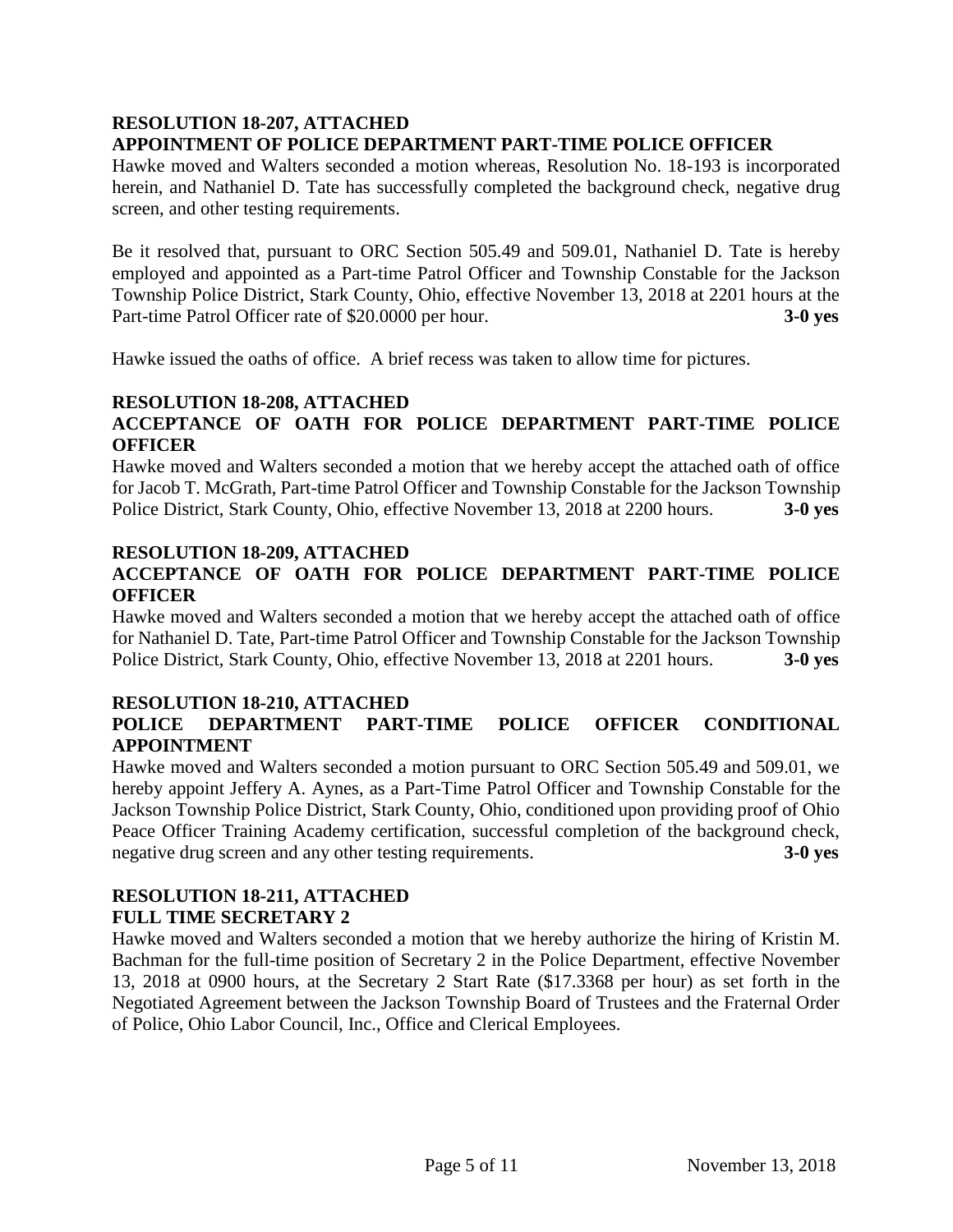Be it further resolved that Kristin M. Bachman shall complete a probationary period of seven hundred thirty (730) days during which time she may be terminated without cause by the Board of Trustees. **3-0 yes**

# **Administration Department**

# **ATTACHMENT 11/13/18 A**

Hawke moved and Walters seconded a motion to approve the appropriation transfer request from account code 101.150.5220, Hospitalization/Fiscal, to account code 101.140.5110, Salaries, in the amount of \$30,843.00, from account code 101.140.5299, Discretionary P/S, to account code 101.140.5212, Pension Emp, in the amount of \$2,800.00, from account code 101.140.5299, Discretionary P/S, to account code 101.140.5214, Medicare, in the amount of \$335.00. **3-0 yes**

# **RESOLUTION 18-212, ATTACHED CAPITAL IMPROVEMENT COMMUNITY PARK AGREEMENT**

Hawke moved and Walters seconded a motion that we adopt and authorize the placement of the Township Administrator/Law Director, Michael B. Vaccaro, Law Director, to sign the attached Capital Improvement Community Park, Recreation/Conservation Project Pass Through Grant Agreement with the Ohio Department of Natural Resources and future documents related to the North Park Activity Complex. **3-0 yes**

# **RESOLUTION 18-213, ATTACHED**

# **DISPATCH SERVICES AGREEMENTS (FIRE AND POLICE)**

Hawke moved and Walters seconded a motion that we hereby adopt and authorize the placement of our signatures upon the attached Agreements for Dispatch Services for the Fire and Police Departments with the Local Organized Governments in Cooperation (L.O.G.I.C.). **3-0 yes**

# **RESOLUTION 18-214, ATTACHED**

# **JOINT ECONOMIC DEVELOPMENT DISTRICT BOARD OF DIRECTORS**

Hawke moved and Walters seconded a motion pursuant to attached ORC Section 715.72 and attached Section 9 of the Jackson/Canton Joint Economic Development District Contract, effective November 10, 2018, we hereby appoint Marisa Rohn, Vice President of Advancement, Marketing, and Stark State College Foundation with Stark State College, as the member of the JEDD Board of Directors representing the owners of businesses located within the District. **3-0 yes**

# **RESOLUTION 18-215, ATTACHED**

# **JOINT ECONOMIC DEVELOPMENT DISTRICT BOARD OF DIRECTORS**

Hawke moved and Walters seconded a motion pursuant to attached ORC Section 715.72 and Section 9 of the Jackson/Canton Joint Economic Development District SM Contract, we hereby re-appoint John E. Pizzino, Trustee, Board of Trustees of Jackson Township, Stark County, Ohio, as the Township member of the Jackson/Canton Joint Economic Development District SM Board of Directors (JEDD SM Board of Directors) for a four year term from 11/10/18 to 11/10/22.

**3-0 yes**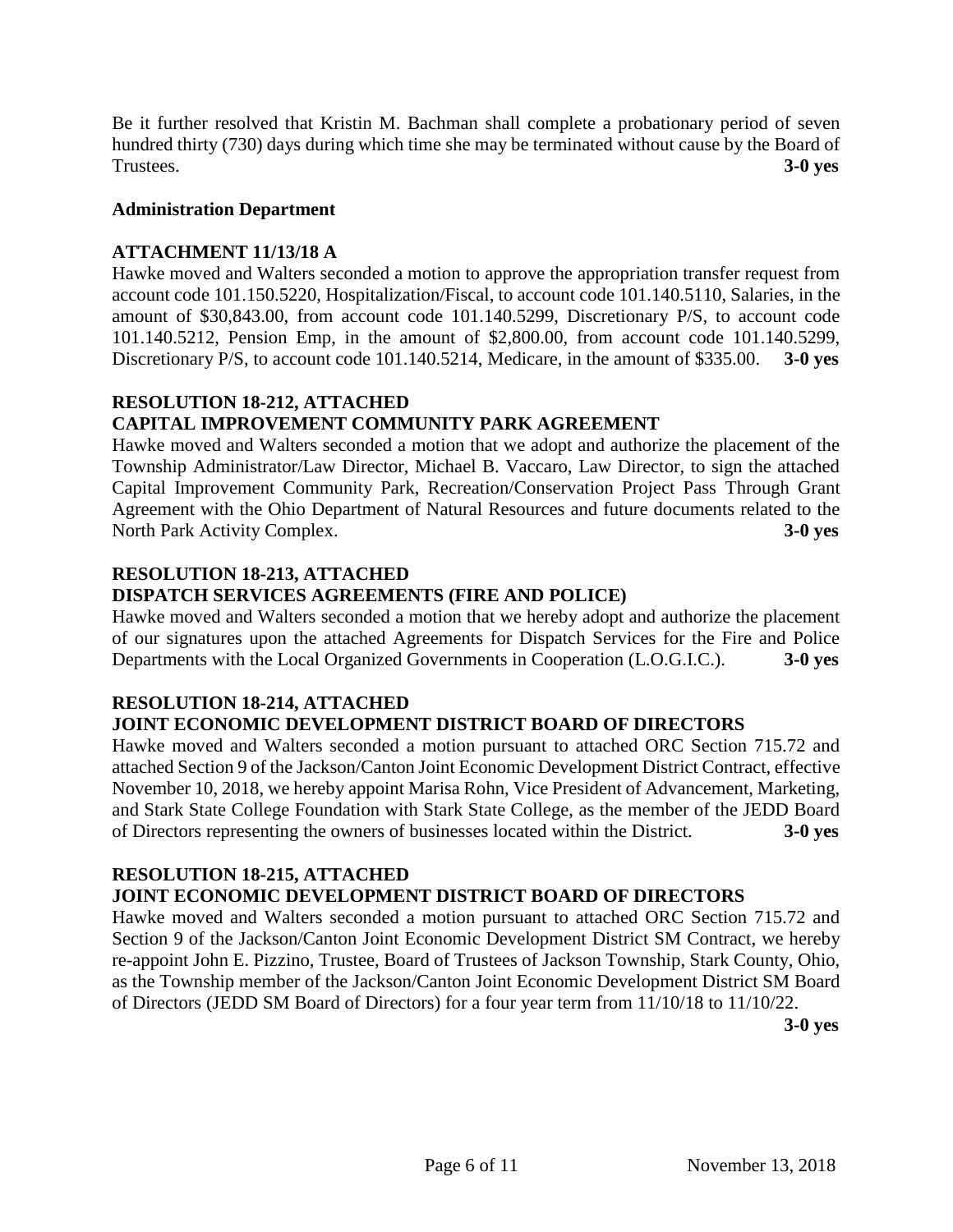#### **RESOLUTION 18-216, ATTACHED FIRST AMENDMENT TO JACKSON-CANTON JEDD TIMKEN/STARK STATE**

Hawke moved and Walters seconded a motion that we hereby adopt and authorize the placement of our signatures upon the attached First Amendment to the Jackson-Canton Joint Economic Development District Contract Timken/Stark State. **3-0 yes**

#### **RESOLUTION 18-217, ATTACHED FIRST AMENDMENT TO JACKSON-CANTON JEDD SM**

Hawke moved and Walters seconded a motion that we hereby adopt and authorize the placement of our signatures upon the attached First Amendment to the Jackson-Canton Joint Economic Development District Contract SM. **3-0 yes**

# **RESOLUTION 18-218, ATTACHED FIRST AMENDMENT TO JACKSON-CANTON JEDD FP**

Hawke moved and Walters seconded a motion that we hereby adopt and authorize the placement of our signatures upon the attached First Amendment to the Jackson-Canton Joint Economic Development District Contract FP. **3-0 yes**

# **RESOLUTION 18-219, ATTACHED KECK UTILITY RELOCATION AND COORDINATION PROPOSAL**

Hawke moved and Walters seconded a motion that we hereby adopt and authorize the placement of the Board President's signature upon the attached Keck Utility Relocation and Coordination Proposal with Municipal Companies. **3-0 yes**

# **Public Works Department**

# **Highway Division**

# **ATTACHMENT 11/13/18 B**

Hawke moved and Walters seconded a motion to approve the appropriation transfer request form account code 204.310.5387, Discretionary, to account code 204.310.5245, Uniforms, in the amount of \$2,000.00. **3-0 yes**

# **RESOLUTION 18-220, ATTACHED**

# **RPC STORM WATER EASEMENT MAPPING PROJECT**

Hawke moved and Walters seconded a motion that we hereby adopt and authorize the placement of our signatures upon the attached Storm Water Easement Mapping Project Agreement with the Stark County Regional Planning Commission. **3-0 yes**

# **Park Division**

Hawke moved and Walters seconded a motion accept the following sponsorship donations to the 2019 Community Celebration:

- 1. \$1,000.00 from Merry Maids
- 2. \$ 500.00 from Zashin & Rich Co., L.P.A.
- 3. \$ 500.00 from Gruber, Thomas & Co. LPA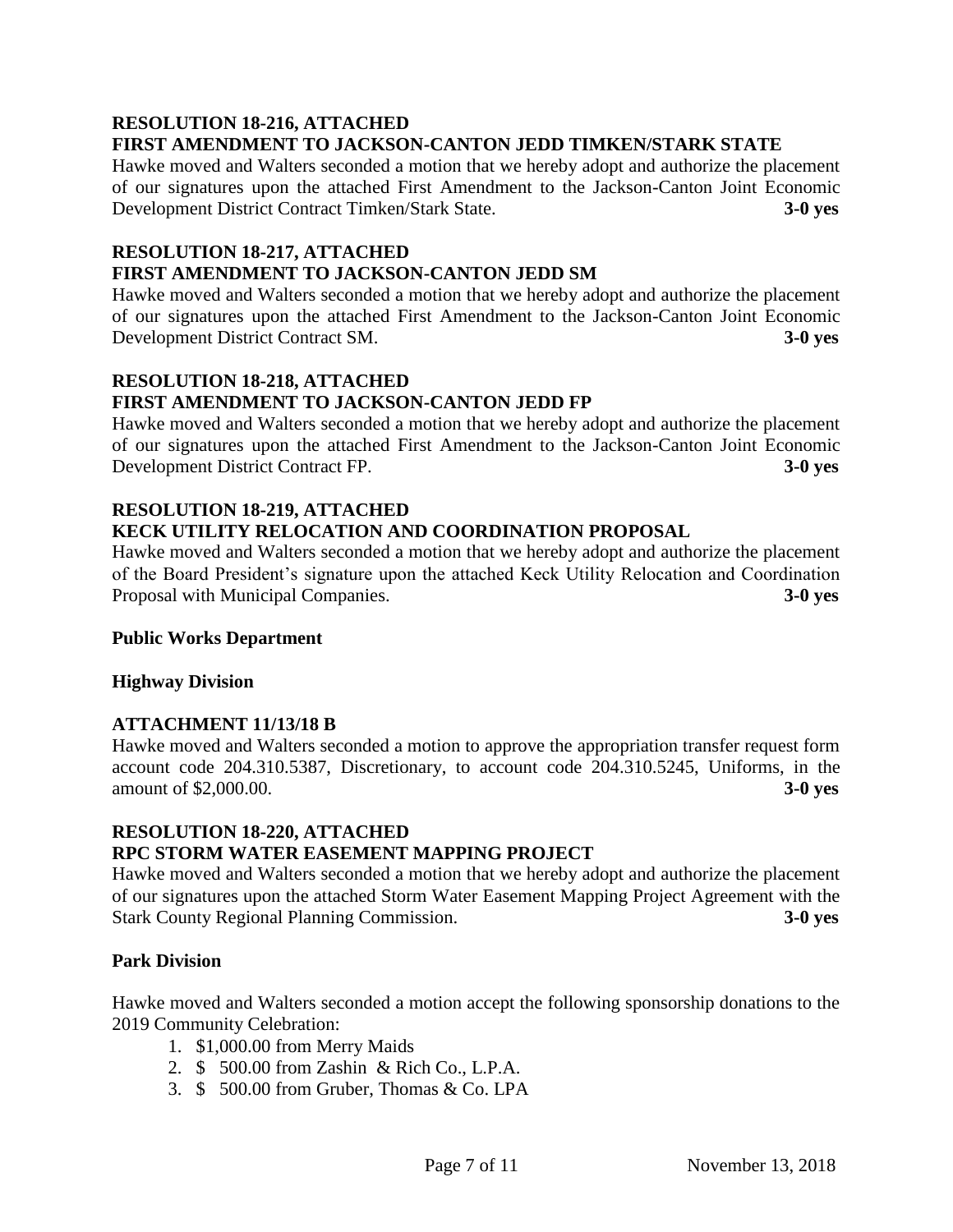- 4. \$ 250.00 from Wenger Companies
- 5. \$ 250.00 from Altercare of Nobles Pond. 3-0 yes

Hawke moved and Walters seconded a motion to accept a donation of \$600.00 from Jackson Youth Basketball Association for the logo installation on the new basketball courts. **3-0 yes**

## **ATTACHMENT 11/13/18 C**

Hawke moved and Walters seconded a motion to approve the appropriation transfer request from account code 214.515.5114, Temp. Services, Park Programs, to account code 214.510.5114, Temporary Services, in the amount of \$20,000.00. **3-0 yes**

### **ATTACHMENT 11/13/18 D**

Hawke moved and Walters seconded a motion to authorize the hiring of one (1) new Leased Park Maintenance Worker, as attached, through a temporary service, subject to a negative drug screen, effective and at the rate identified in the attached memorandum from David Ruwadi. **3-0 yes**

#### **Central Maintenance**

### **ATTACHMENT 11/13/18 E**

Hawke moved and Walters seconded a motion to approve the appropriation transfer request from account code 101.115.5220, Hospitalization, to account code 101.115.5120, Over-Time Wages, in the amount of \$3,000.00 and from account code 101.115.5220, Hospitalization, to account code 101.115.5414, Annual Contracts, in the amount of \$3,000.00. **3-0 yes**

### **Fire Department**

The bid opening for the Integrated Breathing Air Cylinder Recharging System was held at 5:30 p.m. No bids were received. The process is now to go out to companies and request a quote then accept the lowest and best.

### **Zoning & Planning Division**

### **ATTACHMENT 11/13/18 F**

Poindexter requested that the Public Hearing on Zoning Amendment 634-18 be postponed until November 27 due to an error made on the date in the advertisement.

Hawke asked if anyone would like to speak in favor of the rezoning. No one came forward. He then asked if anyone would like to speak against the rezoning. No one came forward. He then closed the hearing.

Hawke moved and Walters seconded a motion to continue the hearing until November 27, 2018, at 5:15 p.m. **3-0 yes**

### **ATTACHMENT 11/13/18 G**

Hawke moved and Walters seconded a motion to approve and authorize the issuance of notices to the Stark County Auditor for fees and expenses for mowing noxious weeds as attached.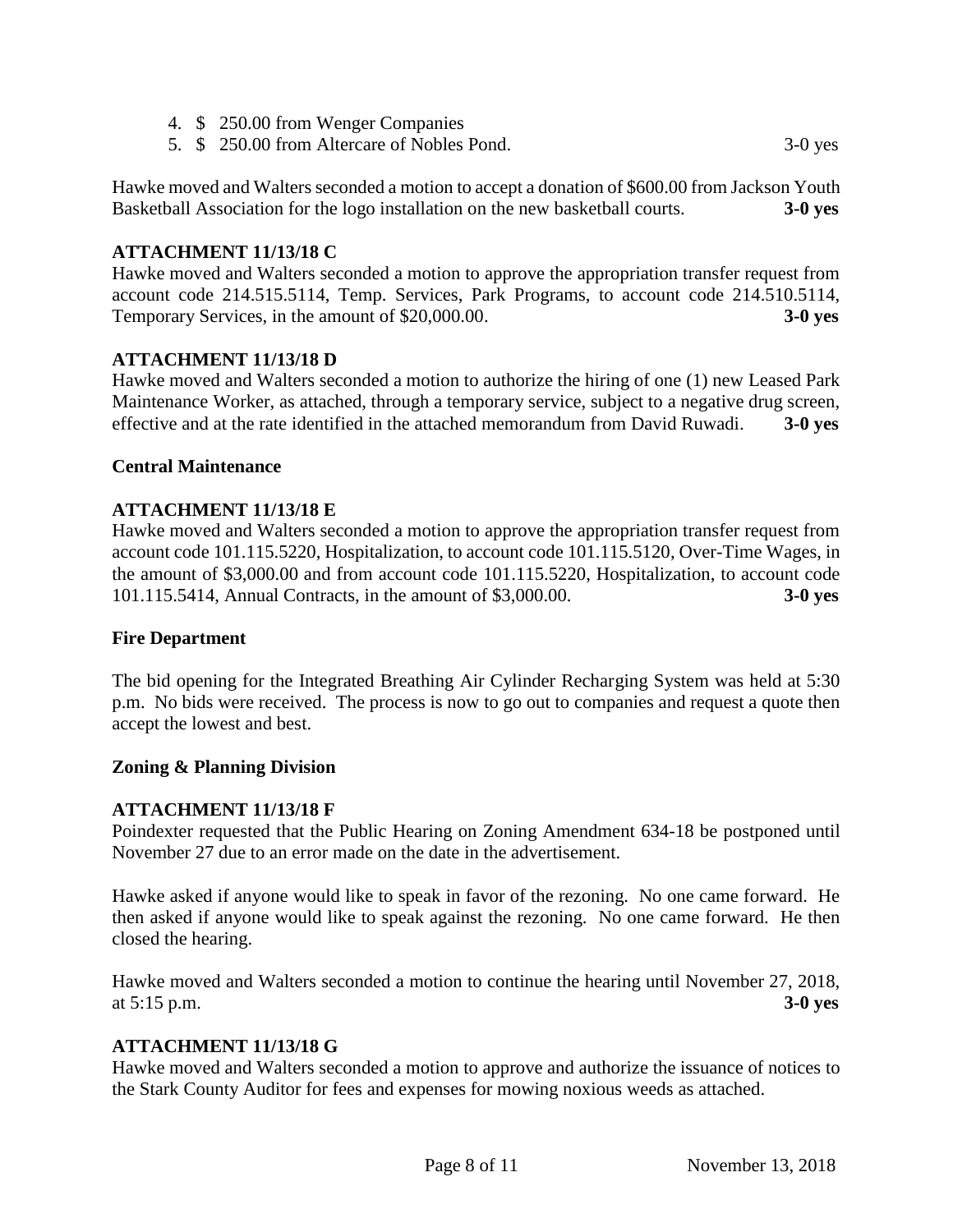- 1. Lot 5, Kilkenny Cir NW, Wexford Estates, Parcel 16-21940
- 2. Lot 14, Greenwich Blvd NW, Greenwich Place Allotments, Parcel No. 10001947
- 3. Lot 17, Fulton Dr NW, Lake Calbe Section E, Parcel 16-25471
- 4. Lot 18, Fulton Dr. NW, Lake Cable Section E, Parcel 16-25469
- 5. Lot 23, Shady Crest Ave NW, Shady Knolls, Parcel 16-22013
- 6. 4606 20<sup>th</sup> St NW, Parcel 17-00112
- 7. 6301 Andalor St NW, Lot 14, Mill Ridge Allotment, Parcel 16-16653
- 8. 6538 Beckleigh Cir NW, Lot 1, Abington Allotment, Parcel 16-16699
- 9. 2945 Jackson Ave NW, Lot 43, Clover Dale 1, Parcel 16-05531
- 10. 5985 Kinloch Court Cir NW, Lot 127, Carrington 4, Parcel 16-21554
- 11. 5925 Lawnview St NW, Lot 4, Devonshire Heights, Parcel 16-03641
- 12. 5615 Portage St NW, Parcel 16-30374
- 13. 5617 Portage St NW, Parcel 16-19145
- 14. 5617 Portage St NW, Parcel 16-19148
- 15. 5617 Portage St NW, Parcel 16-30373
- 16. 3763 Riviera St NW, Lot 225, Amherst Heights 7, Parcel 16-06085
- 17. 300 Stuart St NW, Lot 54, Blaumeiser Tract, Parcel 16-05670
- 18. 7750 Stuhldreher St NW, Lot 8, Maplewood Park Allotment, Parcel 16-02673
- 19. 9320 Summit St NW, Lot 25, Scenic Wonderland Hills Allotment 7, Parcel 16-05791
- 20. 5404Vermouth Street NW, Lot 20, Brandywine Allotment, Parcel 16-09036. **3-0 yes**

## **Fiscal Office**

### **ATTACHMENT 11/13/18 H**

Hawke moved and Walters seconded a motion to pay the bills in the amount of \$1,677,253.13.

**3-0 yes**

### **ATTACHMENT 11/13/18 I**

Hawke moved and Walters seconded a motion to approve the minutes of the October 23, 2018 Board of Trustees Meeting. **3-0 yes**

### **ATTACHMENT 11/13/18 J**

Hawke moved and Walters seconded a motion to approve the October 2018 Financial Reports.

**3-0 yes**

### **Routine Business**

#### **Announcements**

- Next regular Board of Trustees' meeting, November 27, 2018, 4:00 p.m., Executive Session and/or Work Session; 5:00 p.m., General Session, Township Hall.
- CIC, November 15, 2018, 8:00 a.m., Jackson Safety Center.
- CIC, Work Session, November 15, 2018, 8:15 a.m., Jackson Safety Center.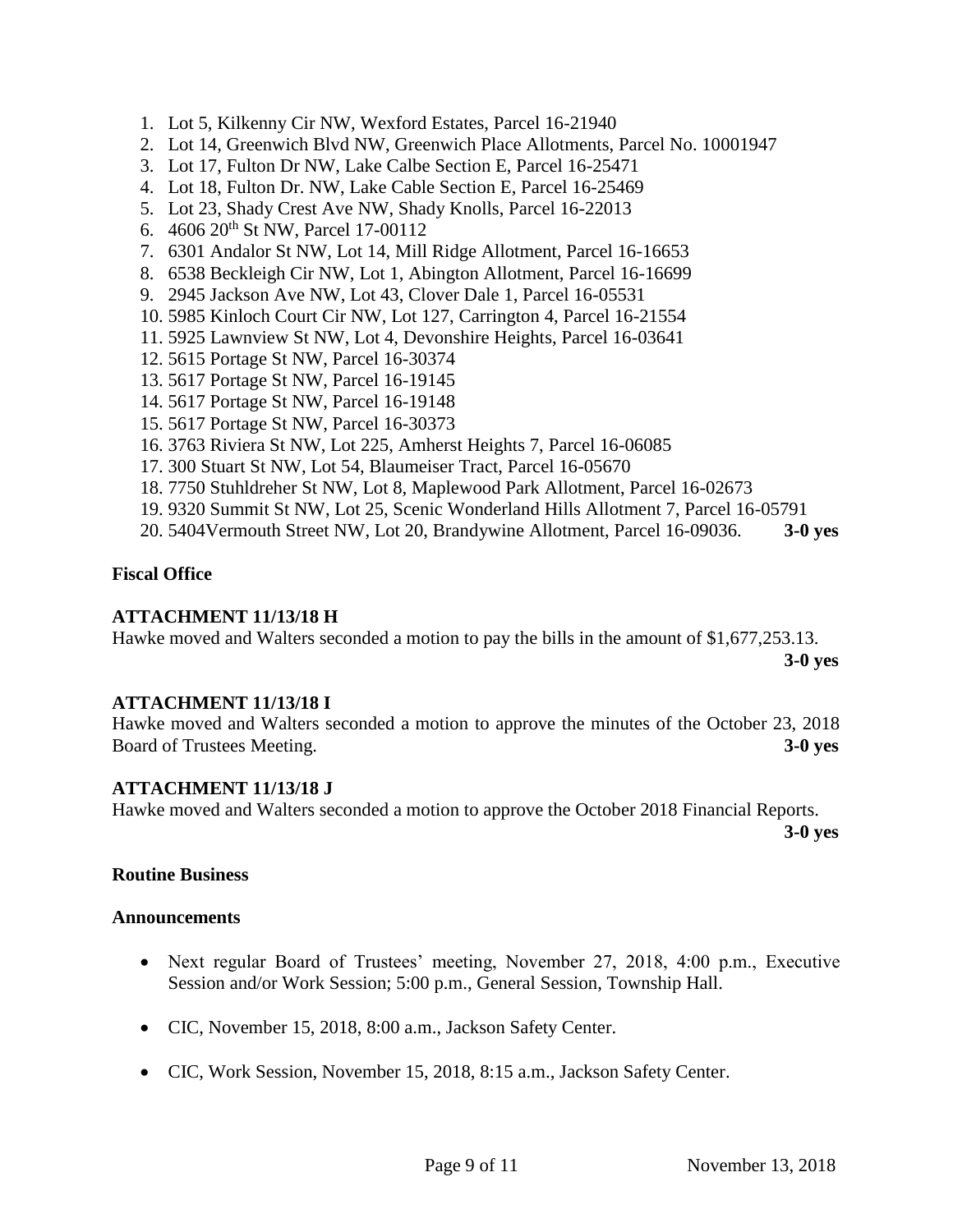- LOGIC, December 6, 2018, 9:00 a.m., Safety Center Chiefs' Conference Room.
- Jackson Recycling Board, November 28, 2018, 11:00 a.m., Buehler's Community Room.
- Zoning Meetings:
- Board of Zoning Appeals, November 15, 2018, 5:30 p.m., Township Hall.
- Zoning Commission None scheduled.
- Santa's Mailbox, December  $1 15$ , 2018, located at front entrance of Township Administrative Building.
- Holiday in the Park, Saturday, December 8, 2018, 5:00 p.m., to 7:00 p.m., Jackson North Park.

# **Old Business**

Gonzalez said he, Trustee Pizzino, Dave Ruwadi and Mike Vaccaro met with the current owners of Tam-O-Shanter, the commercial people who are buying the 62 acres. He said the meeting was hosted by Stark Parks. He said it appears that the Trustees wishes of purchasing another 20 acres in addition to the 20 acres that will be given by Tam-O-Shanter. He said the meeting went very well and the commercial property owners are getting ready to go to Regional Planning.

Gonzalez said as far as land use, Stark Parks is willing to take all the area that has water going through it. He said a lot of the parking areas will be on the Stark Parks area, a building and the bathroom complex will be on Stark Parks. He said that will free up most of the Township's land for soccer and lacrosse fields. He said Stark Parks has been absolutely fantastic. He said they led the charge and not only are they taking the area, they are going to build a walking trail through that area, so the stream will run right by the walking trail that will go through the Township's portion and up to the commercial area.

Pizzino said the developers want to do the right thing.

# **New Business**

# **ATTACHMENT 11/13/18 K**

Hawke moved and Pizzino seconded a motion to authorize and place the Board's signatures on a letter of support for a grant application being made through the Stark Community Foundation to JP Morgan Chase for a three (3) year grant to assist with economic development within Stark County. **3-0 yes**

Pizzino told the Board that they have been working with LOGIC to remodel the upstairs or downstairs. He said at one time they were going to move the whole operation downstairs but since the City of Canton will not be joining with the others , they won't need the space they thought they